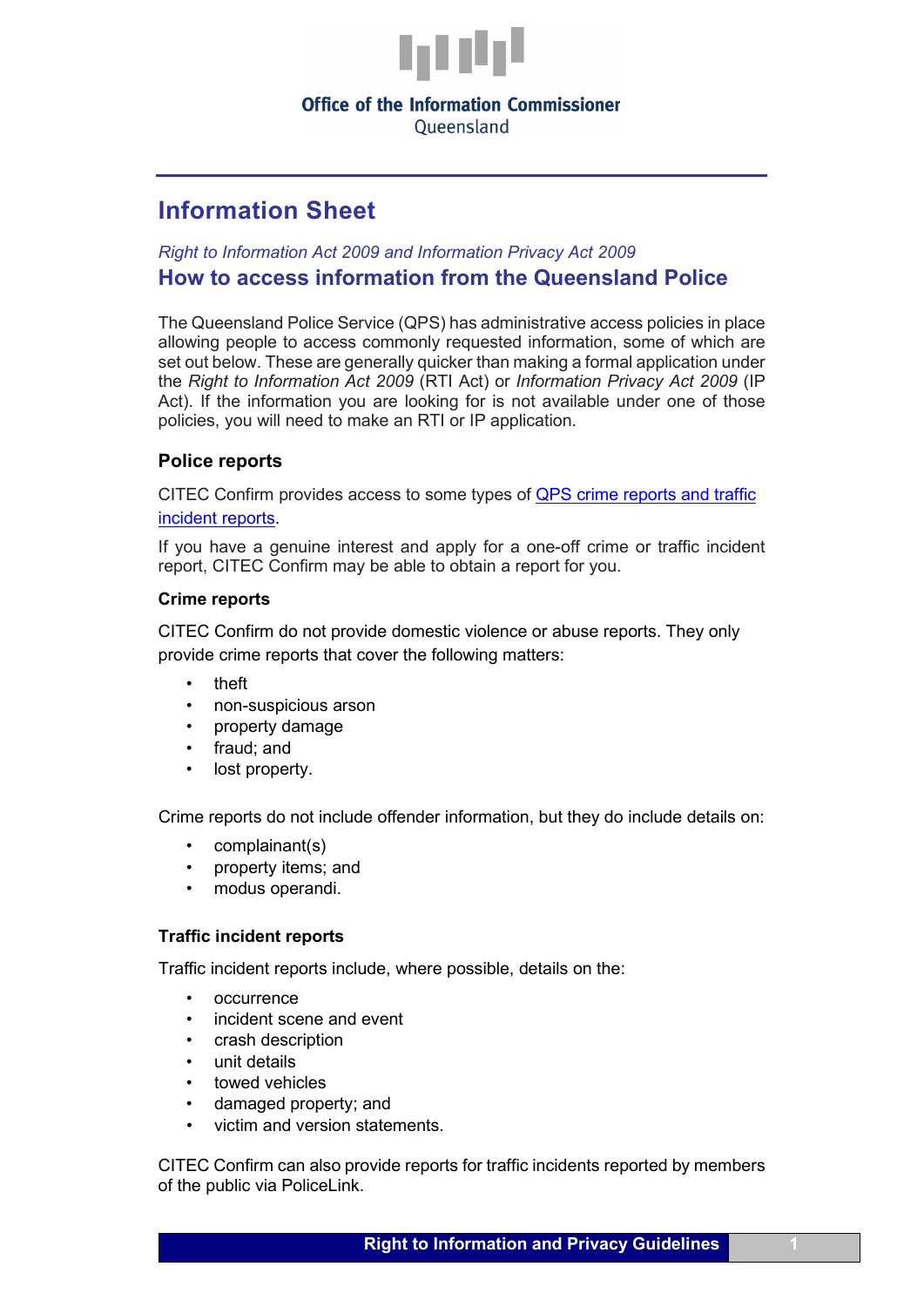

#### **Office of the Information Commissioner** Oueensland

To apply for a copy of a report, contact CITEC Confirm on 1800 773 773 or [confirm@citec.com.au.](mailto:confirm@citec.com.au) If a report is not available from CITEC Confirm, or you need information not contained in the report available from CITEC Confirm (eg offender information), you will need to make an application under the RTI Act or IP Act to the QPS. [1](#page-1-0)

## **Person History**

A Person History is a record of all charges made against someone by QPS officers, regardless of any outcome in court. It also contains cautions, community conferences, and youth justice agreements made under the *Youth Justice Act 1992*. A Person History from the QPS is limited to Queensland charges and information.

An application for a Person History must generally be made to the QPS by the person it is about (or their nominated representative) and accompanied by certified ID. Details on how to apply and where to send the application can be found [on the QPS website.](https://www.police.qld.gov.au/corporatedocs/purchase/Person-History.htm)

#### **Criminal History checks**

## *Criminal History (Queensland Only)*

A Queensland Criminal History check contains details of convictions for criminal offences where they were the result of prosecutions initiated by QPS officers. It only records convictions made in QLD.

An application for a Queensland criminal history check must generally be made to the QPS by the person it is about (or their nominated representative) and appropriate ID must be provided. Application forms and more details on applying can be found [on the QPS website.](https://www.police.qld.gov.au/corporatedocs/purchase/Criminal-History-%28Queensland-Only%29.htm)

## *National criminal history checks (National Police Certificates)*

A National criminal history check shows details of criminal history records held by police services Australia-wide. There are three types of national criminal history checks:

- *Name only search*: A name only National Police Certificate contains information based on a search of your name against the criminal history records held by police services Australia-wide. A name only search is most commonly sought for employment purposes.
- *Name with fingerprints*: A fingerprint based National Police Certificate contains criminal history information about you held by police services Australia-wide based on a search of your name and fingerprints. A name with fingerprints search is most commonly sought by persons applying for a visa to work or reside in another country, or for adoption purposes.

<span id="page-1-0"></span><sup>&</sup>lt;sup>1</sup> Please be aware that applying does not automatically guarantee you will be given access. The IP and RTI Acts place a high protection on the privacy of other people, although there are circumstances where this can be outweighed by other factors. For more information refer to [What is the public interest -](https://www.oic.qld.gov.au/guidelines/for-community-members/information-sheets-access-and-amendment/what-is-the-public-interest) a guide for [applicants](https://www.oic.qld.gov.au/guidelines/for-community-members/information-sheets-access-and-amendment/what-is-the-public-interest) and [Accessing documents to pursue a legal remedy.](https://www.oic.qld.gov.au/guidelines/for-community-members/information-sheets-access-and-amendment/accessing-documents-to-pursue-a-legal-remedy)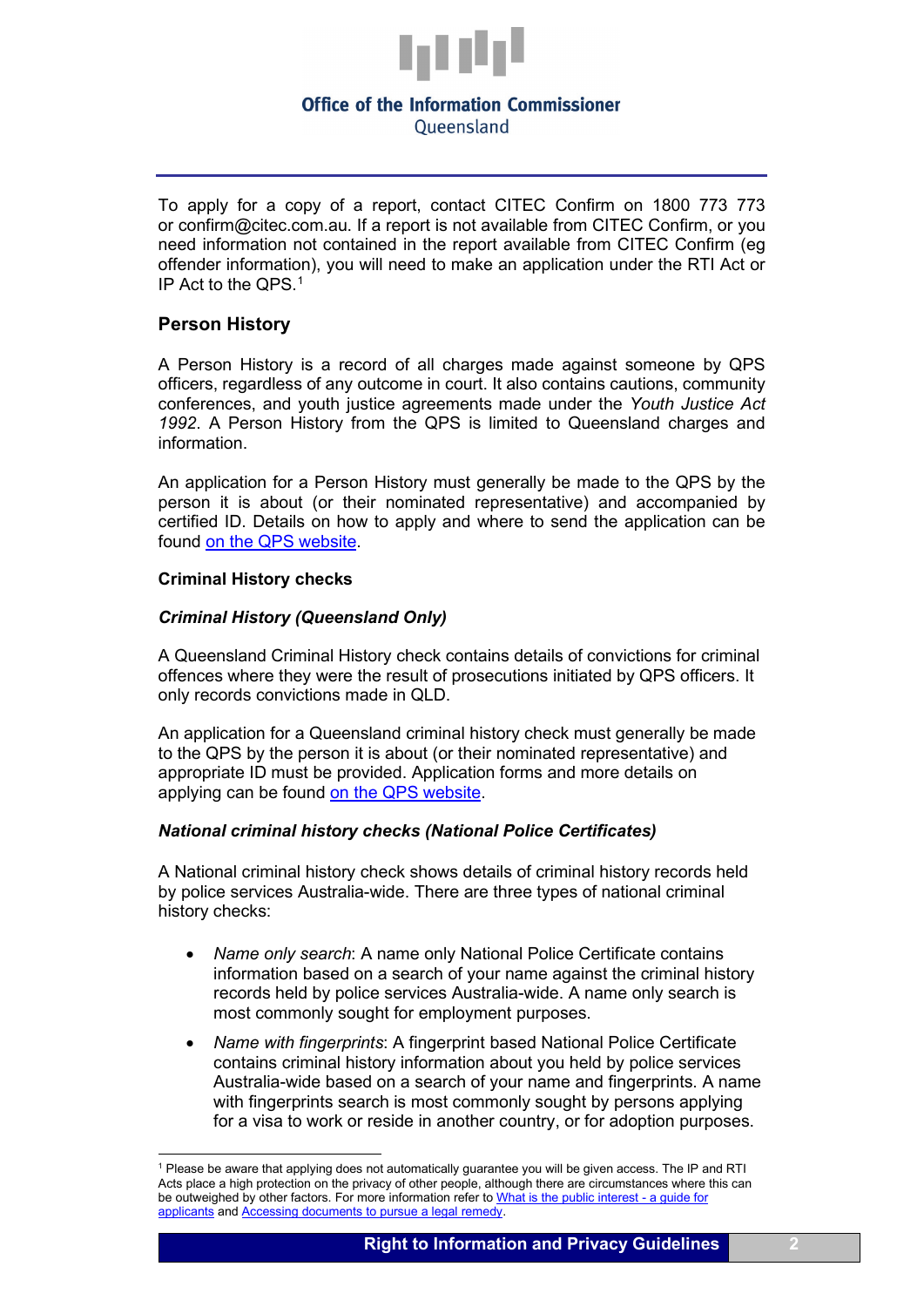

## **Office of the Information Commissioner** Oueensland

• *Name with ASIO Security Assessment*: This kind of National Police Certificate contains information based on a search of your name against the criminal history records held by police services Australia-wide, along with an ASIO security assessment relating to politically motivated violence.

Applications for national criminal history checks must generally be made to the QPS by the person they are about (or their nominated representative) and accompanied by appropriate ID. Application forms and more details on applying can be found [on the QPS website.](https://www.police.qld.gov.au/corporatedocs/purchase/national-police-certificate/default.htm)

## **Court Brief (QP9)**

A Court Brief (also called a QP9) is a written report prepared by the Queensland Police Prosecutions unit when someone is charged with an offence and the matter is to be heard in a court. It lists the exact charge, a brief description of the facts which the police are alleging, and any criminal or traffic history. Generally, only the victim or their authorised legal representative will be provided with a copy, and only where the court proceedings have been finalised and the appeal period has expired.

Generally, the request for a copy will need to be accompanied by details of the court appearance, details of offence, and appropriate identification. Details about applying for a copy of a Court Brief are available [on the QPS website.](https://www.police.qld.gov.au/corporatedocs/purchase/Court-Brief-%28QP-9%29.htm)

If you are requesting a Court Brief for an upcoming court matter, please contact the Department of Police Prosecutions to obtain a copy.

#### **Court Transcripts**

Court transcripts are not held by QPS or by the Courts. Auscript, a contractor to government, is responsible for recording court proceedings and providing transcripts. Generally, anyone can apply for a transcript of a court proceeding if the Court was not closed. [Auscript's website](https://www.auscript.com/en-AU/court-transcripts/queensland-courts/) provides details on purchasing transcripts. There is a fee waiver application available for people in financial hardship and victims of certain offences can access a transcript at no charge.

Auscript can be contacted on 1800 287 274 or [clientservices@auscript.com.au.](mailto:clientservices@auscript.com.au)

## **Fingerprints**

If a person requires their fingerprints to be taken, for example to obtain a foreign passport, they can attend a QLD police station and provide a QLD police officer with the fingerprint forms<sup>[2](#page-2-0)</sup>, the relevant documentation requesting the fingerprints, and appropriate identification. More information is available [on the](https://www.police.qld.gov.au/corporatedocs/purchase/Fingerprints.htm)  [QPS website.](https://www.police.qld.gov.au/corporatedocs/purchase/Fingerprints.htm)

<span id="page-2-0"></span><sup>&</sup>lt;sup>2</sup> Provided by the agency that requires the fingerprints.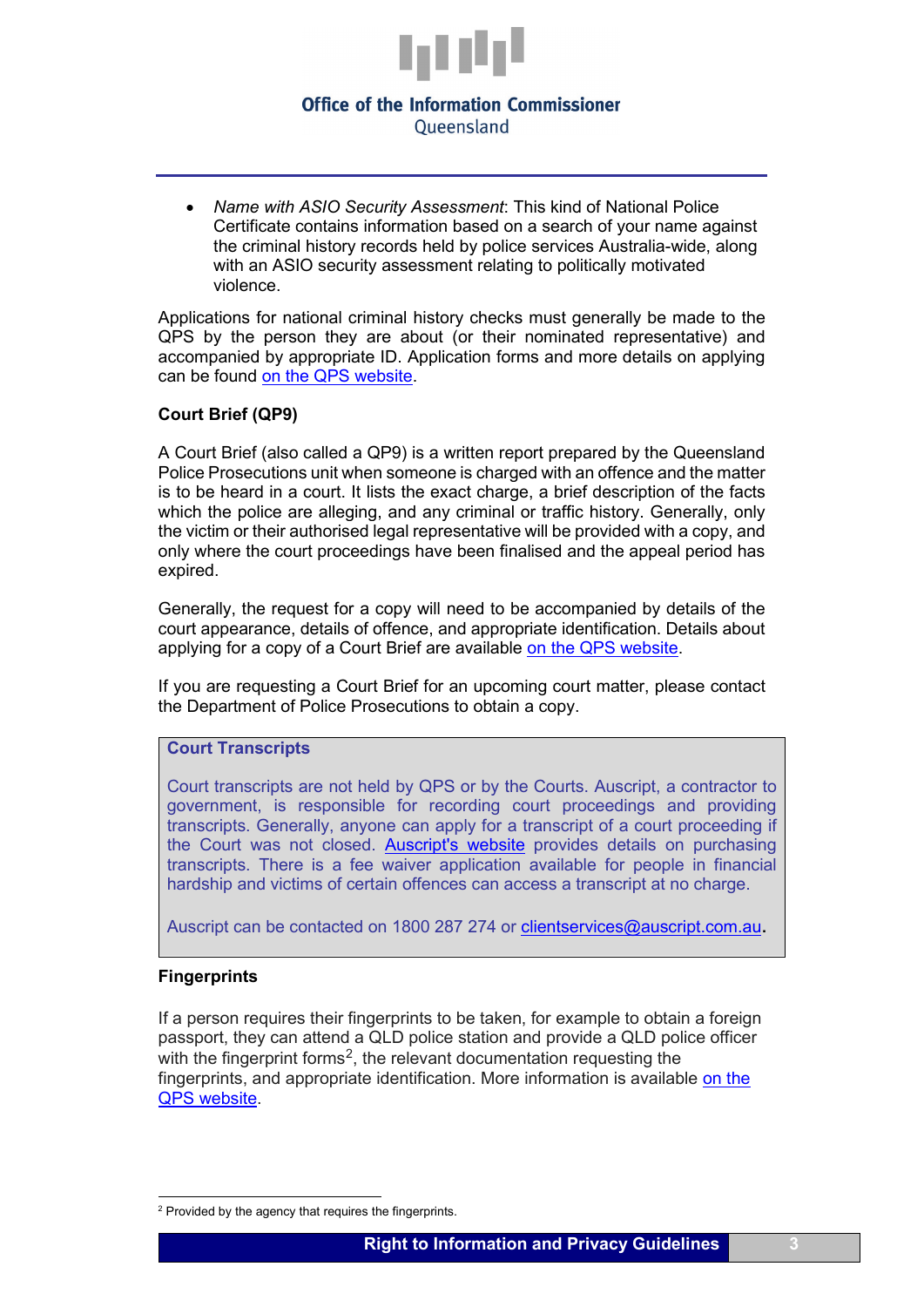

#### **Office of the Information Commissioner** Oueensland

**Photographs**

QPS photographs or video stills may be available to people captured in them or to people who were involved in a relevant police incident. Generally, applications would need to be made on the QPS application form and accompanied by appropriate ID. More information about applying is available [on the QPS website.](https://www.police.qld.gov.au/corporatedocs/purchase/photographs.htm)

#### **Fees and charges**

Information about the QPS' current fees and charges is available here on the QPS website: [Documents for purchase from QPS.](https://www.police.qld.gov.au/corporatedocs/purchase/default.htm)

#### **RTI and IP access applications**

If the documents you want to access are not available through the QPS's administrative access policies, you will need to apply under the RTI or IP Act. To make an RTI or IP application, you need to complete an RTI/IP application form (either online or download the pdf<sup>[3](#page-3-0)</sup>). If you are using the hardcopy application form you can post it to:

Right to Information Queensland Police Service GPO Box 1440 Brisbane Qld 4000

Alternatively, you can scan it and email it to  $rti@policed.dqov.au$ 

For more information on how to make an application, refer to: *[How do I apply for](https://www.oic.qld.gov.au/guidelines/for-community-members/information-sheets-access-and-amendment/how-to-apply-for-government-documents)  [government documents?](https://www.oic.qld.gov.au/guidelines/for-community-members/information-sheets-access-and-amendment/how-to-apply-for-government-documents)* and [What to expect when you apply for documents.](https://www.oic.qld.gov.au/guidelines/for-community-members/information-sheets-access-and-amendment/overview-of-the-application-process-what-to-expect-a-guide-for-applicants)

#### **Accessing police investigation documents**

Under the RTI and IP Acts you have the right to apply to access police documents, however the right to apply does not mean you will automatically be given access to everything. Access will be refused to information that is exempt or contrary to the public interest to release.

This includes, for example, the name of a person who made a complaint or anything that would reveal a confidential source of information or prejudice an ongoing investigation. For more information, please refer to *[Applying for](https://www.oic.qld.gov.au/guidelines/for-community-members/information-sheets-access-and-amendment/applying-for-complaint-documents)  [complaint documents.](https://www.oic.qld.gov.au/guidelines/for-community-members/information-sheets-access-and-amendment/applying-for-complaint-documents)*

For additional information and assistance please refer to the OIC's other information sheets guidelines or contact the Enquiries Service on 07 3234 7373 or email [enquiries@oic.qld.gov.au.](mailto:enquiries@oic.qld.gov.au)

<span id="page-3-0"></span><sup>&</sup>lt;sup>3</sup> You can apply online to QPS here: [https://www.smartservice.qld.gov.au/services/information](https://www.smartservice.qld.gov.au/services/information-requests/apply.action)[requests/apply.action](https://www.smartservice.qld.gov.au/services/information-requests/apply.action) or download a pdf of the RTI/IP form here: https://www.rti.qld.gov.au/ data/assets/pdf\_file/0005/133277/RTI-Access-App-form.pdf